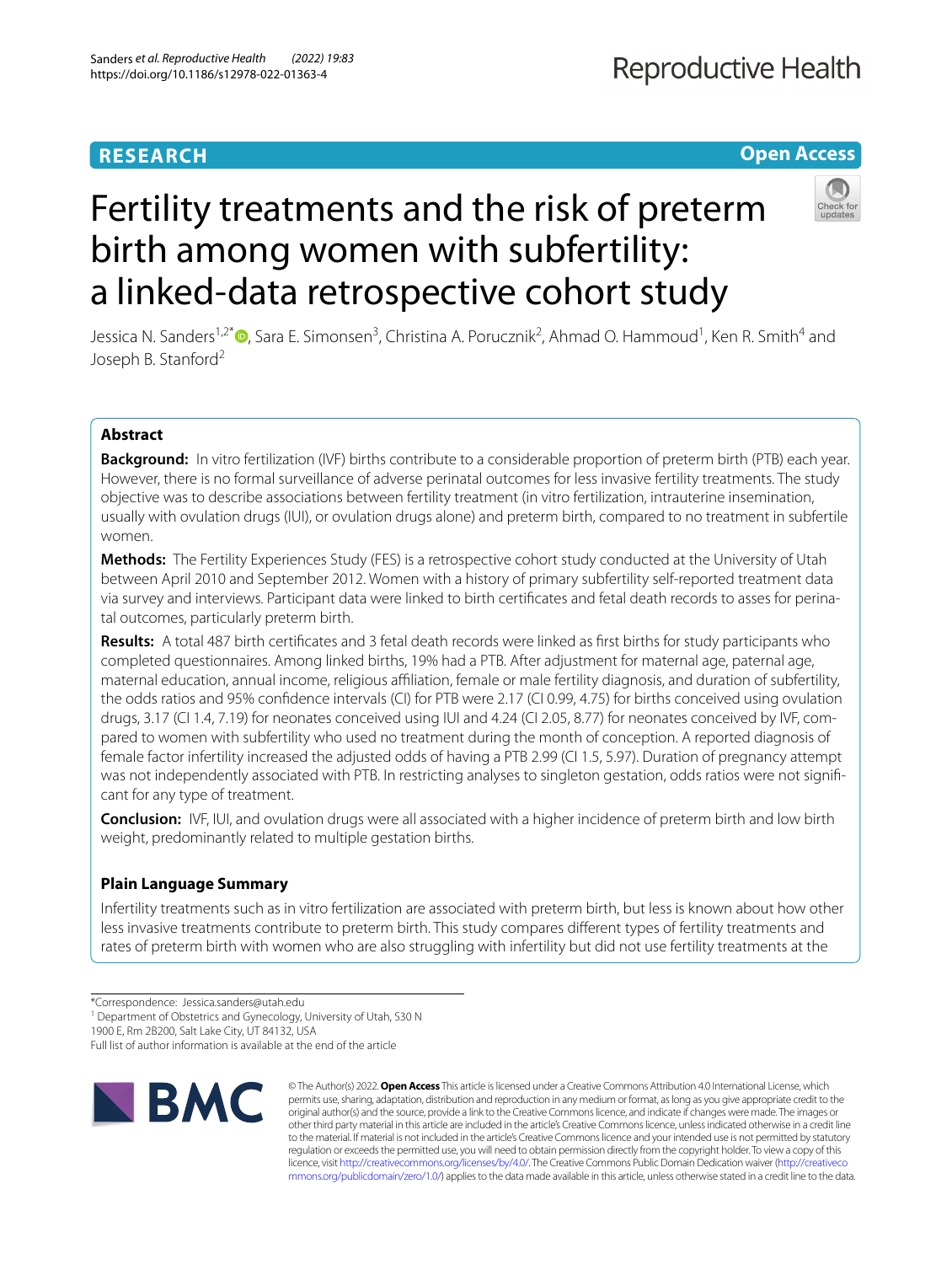time of their pregnancy. 490 women were recruited at the University of Utah between 2010 and 2012. Participants were asked to complete a survey and were linked to birth certifcate and fetal death certifcate data. Women who used in vitro fertilization were 4.24 times more likely to have a preterm birth than those who used no treatment. Use of intrauterine insemination were 3.17 times more likely to have a preterm birth than those who used no treatment at time of conception. Ovulation stimulating drugs were 2.17 times more likely to have a preterm birth. Having female factor infertility was also associated with higher odds of having preterm birth. For those who are having trouble conceiving, trying less invasive treatments to achieve pregnancy might reduce their risk of preterm birth.

**Keywords:** Infertility, Pregnancy, Preterm birth, Fertilization in vitro

#### **Background**

Approximately 9% of couples worldwide experience difficulty conceiving or maintaining a pregnancy; this prolonged duration of non-conception is referred to as subfertility  $[1–5]$  $[1–5]$  $[1–5]$ . Subfertility is commonly identified as a clinical "infertility" when a couple desiring conception has had regular intercourse without contraception for 12 months or longer without achieving pregnancy [\[1](#page-8-0)]. There are varying degrees of subfertility and a variety of potential underlying causes, including abnormalities in oocyte production, sperm production, reproductive tract transport of the sperm, oocyte, and/or embryo, implantation, or other conditions that afect one or multiple components of the reproductive process [[6\]](#page-8-2). Diagnostic tests and tracking menstrual cycle patterns can help to determine the underlying etiology of subfertility [\[7\]](#page-8-3). However, frequently providers are unable to identify the precise cause of a couple's subfertility and 15–30% of couples may be assigned the diagnosis of unexplained infertility [[8\]](#page-8-4).

About half of subfertile couples seek medical treatment [\[5\]](#page-8-1). Common medical treatments include the use of in vitro fertilization (IVF), intrauterine insemination (IUI), and ovulation stimulation (OS). In the past three decades, the focus of fertility research and treatment has shifted from less invasive medical treatments (including OS and IUI) to more invasive, specifcally IVF. IVF was originally developed to overcome absolute subfertility due to blockage or absence of the fallopian tubes, and later expanded to treat severe male subfertility with the addition of intracytoplasmic sperm injection (ICSI) (i.e., specifc indications for IVF), but is now frequently used for couples with diminished fertility due to any cause as well as those with infertility of unknown cause [\[9](#page-8-5), [10](#page-9-0)]. While some advocate that IVF should become a primary management strategy for couples without specifc indications because of its high probability of success per cycle success, there are substantial concerns about expanding use of IVF, including high cost and impact on neonatal outcomes [[9,](#page-8-5) [10\]](#page-9-0). Epidemiologic studies have demonstrated higher incidence of preterm birth (PTB), low birthweight (LBW), and birth defects among children conceived through IVF, when compared to children conceived without medical interventions, even when the analyses are limited to singleton pregnancies [\[11–](#page-9-1)[13\]](#page-9-2).

In the United States, the Society of Assisted Reproductive Technology (SART) and the Center for Disease Control conduct fertility clinic level surveillance with the goal of tracking IVF procedures and outcomes  $[14, 15]$  $[14, 15]$  $[14, 15]$  $[14, 15]$ . The proportion of live births conceived through IVF average 1.4% but vary by region (range 0.2% in Puerto Rico to 4.3% in Massachusetts)  $[16]$  $[16]$ . Internationally, IVF and other assisted fertility methods contribute to a considerable proportion of the PTB and LBW infants born each year [\[17\]](#page-9-6). No formal surveillance exists for the less invasive treatments, but exposure to these fertility treatments (OS and IUI) may also be associated with adverse perinatal outcomes  $[18–20]$  $[18–20]$ . It is estimated that OS accounts for up to 6% of the births in the United States and IUI for about 1% of births [[18](#page-9-7), [21](#page-9-9)]. Monitoring birth outcomes and assessing risks associated with each of these medical exposures are critical public health concerns. Additional questions remain as to whether these adverse outcomes are related to the treatments or to the underlying causes or severity of the subfertility [[11](#page-9-1), [22](#page-9-10)]. Few studies exist that assess the independent risks of subfertility [[12\]](#page-9-11).

This research aims to provide insight into the relationship between fertility treatments (OS, IUI and IVF) and preterm birth among women with primary subfertility, compared to subfertile women who conceived without fertility treatment. We used data from parallel clinic and population-based cohorts, and examined the contribution of fertility-related diagnoses, as well as the role of multiple gestation.

#### **Methods**

The Fertility Experiences Study (FES) is a retrospective cohort study conducted at the University of Utah between April 2010 and September 2012. Two parallel cohorts were recruited. For the clinic-based cohort, participants were recruited from female patients seen for a new consultation for subfertility and/or treatment at one of the two specialty fertility clinics in Utah between 2000 and 2009. For the population-based cohort, two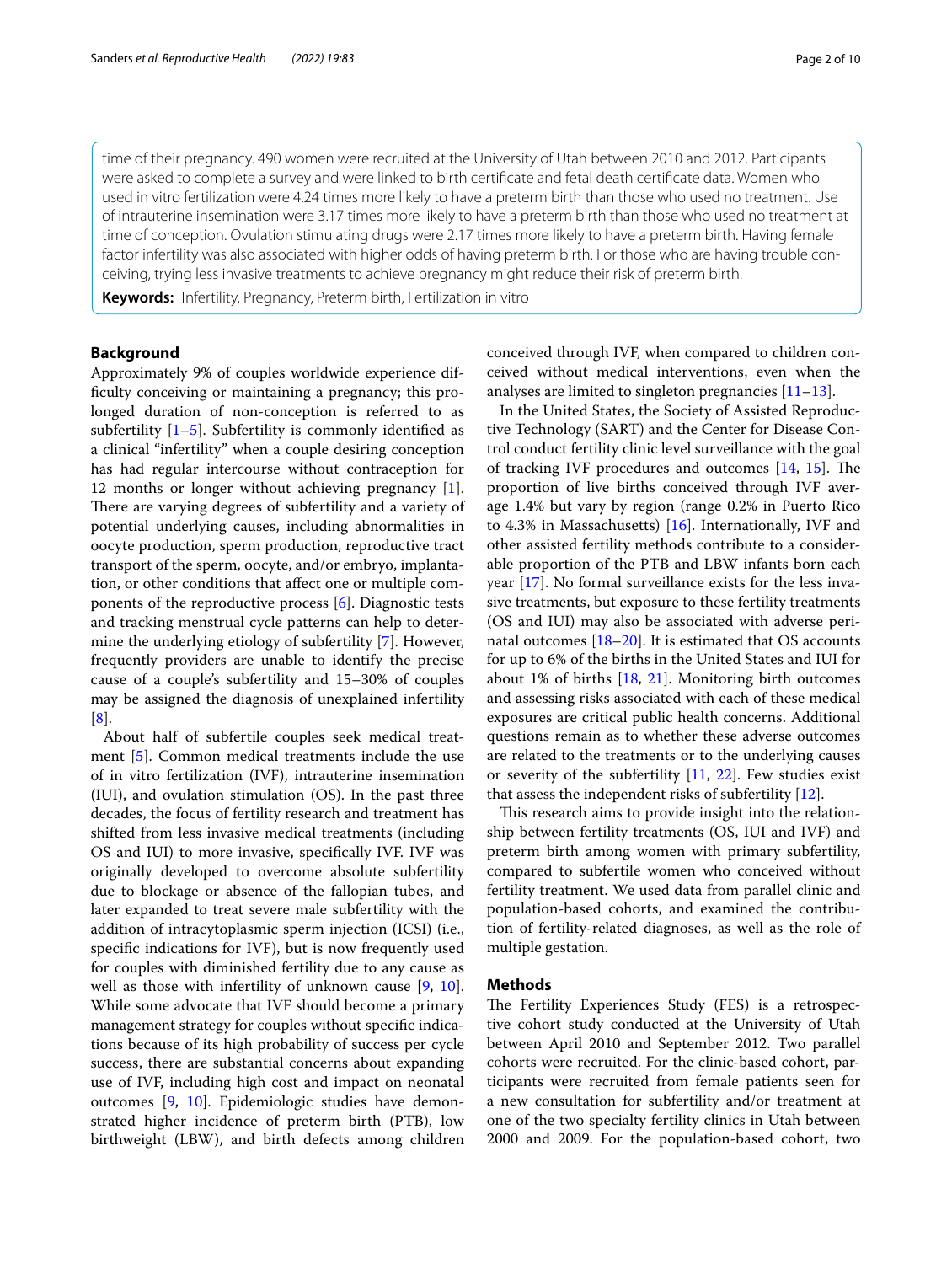period-based cohorts were recruited using the Utah Population Database (UPDB) to identify and recruit potentially eligible women of reproductive age range who were married as of 2002 or 2006 but had not yet had a live birth as of the end of 2004 or 2008 (index dates). For both clinic and population-based cohorts, the fnal eligibility criteria were as follows: Between 20 and 35 years of age at the index date, no pregnancies prior to index date, at least 1 year of regular intercourse without contraception with a male partner at the index date, and a Utah resident during 3 years following the index date. The inclusion of the population cohort allows inclusion of women with subfertility who never receive specialty fertility treatment. Full details of study design and recruitment have been published previously [\[23](#page-9-12)]. All participants in the study completed the Fertility Experiences Questionnaires (FEQ), which included a self-administered online questionnaire followed by a structured telephone interview with trained study staf. In comparison to medical records, the FEQ was over 90% sensitive for pregnancy attempt duration, pregnancy outcomes, and use of IVF and IUI, and 70% sensitive for the use of ovulation drugs [[24\]](#page-9-13). Data from 2000 to 2010 Utah birth and fetal death certifcates were linked with data from women who completed both the online questionnaire and the structured telephone interview. The University of Utah Institutional Review Board approved this study; participants provided informed consent online prior to completing the initial questionnaire. (University of Utah IRB #27783).

The key exposure measure is the type of fertility treatment received during the month of conception that resulted in the frst live birth or fetal death. Treatment groups are defned based on the most invasive medical treatment used during the cycle of conception. For the purposes of this study, the most invasive treatment is IVF. IVF includes all procedures that involve manipulating both sperm and eggs outside the body. The next most invasive treatment was considered to be IUI. Women were categorized as using IUI during the cycle of conception, regardless of if they were also using OS. If women only reported medication to stimulate or enhance ovulation during the conception cycle then they were classifed as using OS. Women who did not receive any medication or procedure during the cycle of conception were classifed as having no treatment, even if they receive medical treatment during previous cycles, or reported alternative non-medical treatment (such as acupuncture or herbs). This group of untreated subfertile women was used as the control for the analysis.

We assessed the duration of pregnancy attempt, which provides an indicator of severity of subfertility. During the structured telephone interview, trained study staf asked each woman about specifc dates when she was at risk for pregnancy. Pregnancy attempt duration was calculated as the interval between the date the participant reported her attempt began and the estimated date of conception. We estimated the date of conception by subtracting the clinical gestational age at birth and date of birth as reported on the birth certifcate.

Fertility-related diagnoses were obtained through the self-administered online questionnaire. The question asked "have you or your partner ever been told or suspect that you have any of the following diagnosis?" Answers were yes, no, and unsure. Women who answered "no" or they were "unsure" were considered to have a negative answer. For this analysis, diagnoses were grouped into the Society for Assisted Reproductive Technology Clinical Outcomes Reporting System (SARTCORS) categories. SARTCORS categories are tubal factor, endometriosis, ovulation dysfunction, uterine factor, male factor, or unexplained. If women had more than one female factor diagnosed then they were categorized as multiple female factors. If a couple has a female contributor and a male factor issue then they are categorized as combined male and female factor. For this analysis, any female factor infertility was collapsed into a dichotomous variable, and any male factor was considered a separate dichotomous variable.

The primary outcome measure was preterm birth as determined by gestational age reported on the birth certifcate. PTB is defned as any pregnancy that ended in a live birth or fetal death at less than 37 completed weeks of gestation as reported on the state birth certifcate [\[25](#page-9-14)]. Birth certifcate gestational age is typically calculated by the hospital using last menstrual period, confrmed by first trimester ultrasound. The occurrence of multiple gestations was also obtained from the birth certifcate or fetal death certifcate. In the state of Utah, fetal death certifcates are issued for in-utero demise after 20 weeks gestation.

Covariates for the analysis were based on known risk factors for fertility treatments and for preterm birth. Variables considered in the analysis include age of mother at delivery, age of male partner, race, maternal education, prepregnancy BMI, annual income, and religious afliation. Religious afliation with the Church of Jesus Christ of Latter-day Saints was identifed because of its strong association with avoiding behavioral risk factors for preterm birth, including tobacco use, alcohol use, and drug use [[26](#page-9-15)]. Maternal and paternal age and maternal BMI were obtained from the birth certifcate. Parental age was categorized as less than 30 years or 30 years old or older at the time of delivery. BMI was calculated using prepregnancy weight and height and dichotomized as underweight/normal BMI  $\left($  < 25 kg/m<sup>2</sup> $\right)$  and Overweight/ Obese BMI ( $\geq$  25 kg/m<sup>2</sup>). While low-BMI is a known risk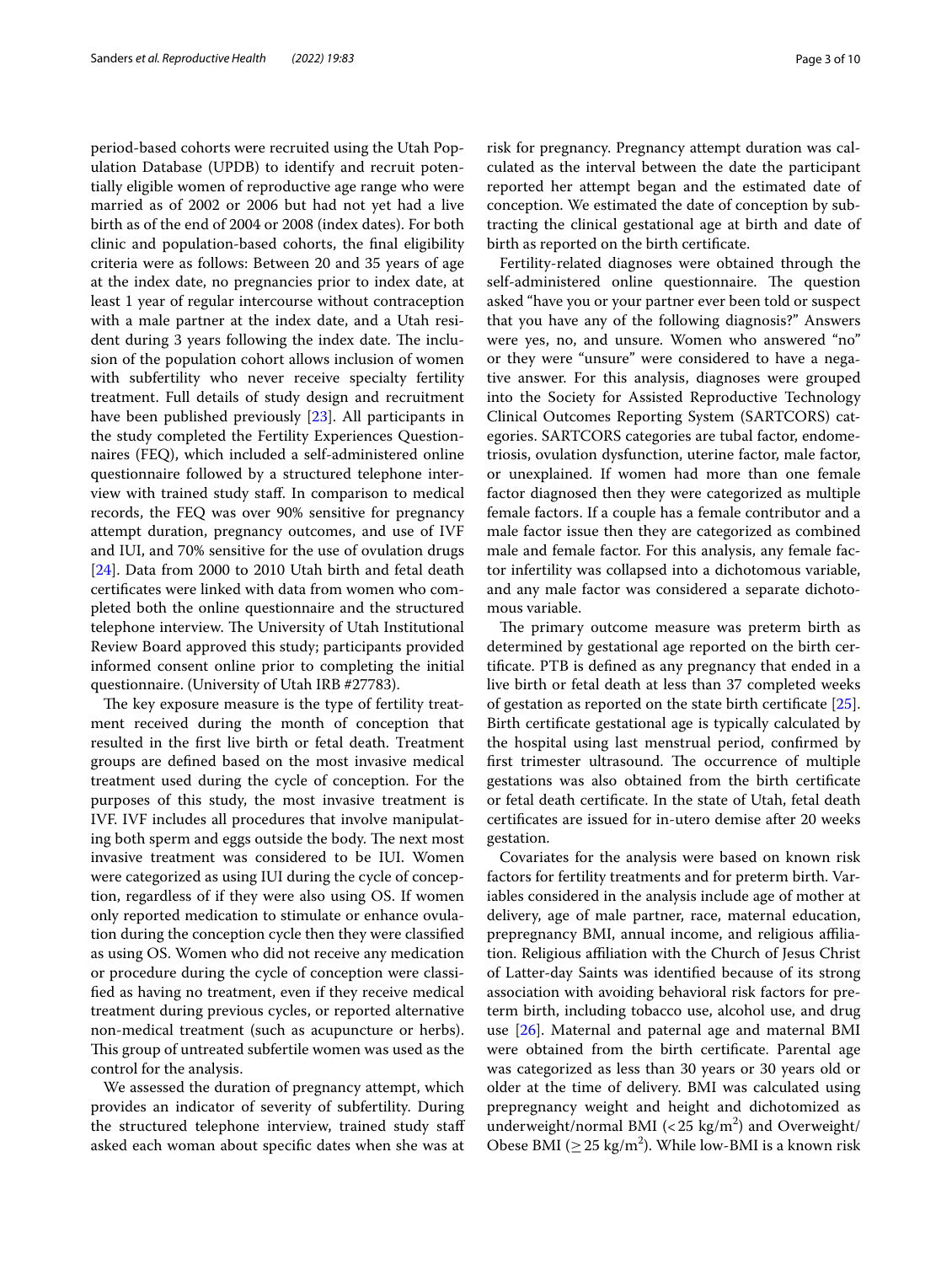factor for PTB we collapsed with normal BMI as numbers of low-BMI participants were insufficient  $(n=21)$ , we also address this in the sensitivity analysis. Education, income, and LDS religious afliation were obtained from the FEQ survey. Education was dichotomized as less than college graduation and college graduation or more. Income was grouped as annual household income of less than \$50,000, \$50,000–\$99,000, and \$100,000.

The frequency of PTB was compared across participant characteristics and exposure variables. Crude and adjusted odds ratios and 95% confdence intervals for each exposure (treatment category) and each birth outcome were estimated using simple and multivariable logistic regression. Parental age, prepregnancy BMI, education, income, and LDS religious affiliation, and treatment received during the cycle of conception were included as potential confounders in the base model. Subsequent models assessed additional potential confounders including extended duration of pregnancy attempt (less than 24 months vs 24 months or more), self-reported diagnosis categories (female and male factor categories), and multiple gestation dichotomized. We repeated the analyses restricted to singleton births. Data were analyzed using Stata14 or higher (College Station, TX).

A sensitivity analysis was conducted using BMI, and duration of attempt as continuous variables. We performed a logistic regression removing participants who reported a fertility related diagnosis related to tubal factors, as these women would not have been able to conceive without treatment by IVF. Additional sensitivity analysis was conducted for women who were subfertile using the screening question but may have had intervening breaks in their pregnancy attempt (due to birth control for personal or medical use, miscarriage, or other reasons) so that their cumulative time at risk of pregnancy was found to be less than 12 months. A flow diagram describing exclusion and loss to follow up has been published previously [[23\]](#page-9-12).

#### **Results**

Study participants reported a total of 492 frst births in the FEQ telephone interview. Of these, 491 were linked to state vital records—488 came from birth certifcates and 3 came from fetal death records. One participant was excluded from the analysis due to an unintended pregnancy that occurred while not actively trying to get pregnant. There were some notable differences in attempt duration, treatment and diagnosis patterns between individuals recruited from the population cohort and those who had been recruited for the general population. Specifcally, in the population cohort, over half 53.5% had had a live birth by the time we interviewed them for the study, close to a third (31.3%) had never received any type of fertility treatment, 5% reported trying alternative treatments, 29% had used fertility drugs, 20% had used artifcial insemination, and 14% had used IVF. Among the participants from the clinic cohort, 58% had had a live birth by the time we interviewed them for the study, 6.5% had never received any type of fertility treatment and 1.7% reported trying alternative treatments, 15.9% had used fertility drugs, 29% had used artifcial insemination, and 47.3% had used IVF. Of the 490 linked live births while intending to get pregnant, 19% were preterm. Table [1](#page-4-0) displays the distribution of maternal characteristics and demographics by PTB outcomes.

In the 490 subfertile women, 41% reported having unexplained infertility, 40% reported male factor infertility, 54% reported a diagnosis of ovulation dysfunction, 27% endometriosis, 16% a tubal factor, 13% uterine factor infertility, 28% multiple female factors, and 12% blocked or damaged fallopian tubes (not mutually exclusive). Overall during the cycle of conception, 44% had no infertility treatment, 16% used OS, 13% had IUI, and 28% had IVF (Table [2\)](#page-5-0). Of the 13% that used IUI, 99% also used ovulation drugs (OS). Types of treatments used during the cycle of conception were similar among women who reported tubal factor, endometriosis, or unexplained infertility. However, women who reported ovulatory dysfunction more often reported OS medication (24% vs. 16% for all women); women with uterine factor more frequently reported IVF (40% vs. 28% for all women); and women with unexplained infertility most commonly reported not using any treatment during the cycle of conception (47% vs.<38% for all other categories; Table [2](#page-5-0)). Women with the following diagnoses had a higher incidence of PTB than women without the respective diagnosis: tubal factor (27% vs 17%); multiple female factors diagnosis (25% vs 17%); endometriosis (24% vs 17%; Table [3](#page-6-0)).

Many women reported use of more invasive treatments outside the cycle of conception. For example, of women who conceived using no treatment, 15% had tried OS previously, 17% had tried IUI, and 16% had tried IVF (see Additional fle [1](#page-8-6): Table S1).

Each type of treatment used during the cycle of conception were associated with increased odds of PTB in the unadjusted model when compared to women that conceived spontaneously. The odds of PTB increased with increased invasiveness of treatment in both unadjusted and adjusted analyses. After adjustment for maternal age, paternal age, maternal education, annual income, religious afliation, female or male fertility diagnosis, and duration of subfertility, the odds of having a PTB were 2.17 times higher (95% CI 0.99, 4.75) for women who conceived using ovulation drugs, 3.17 times higher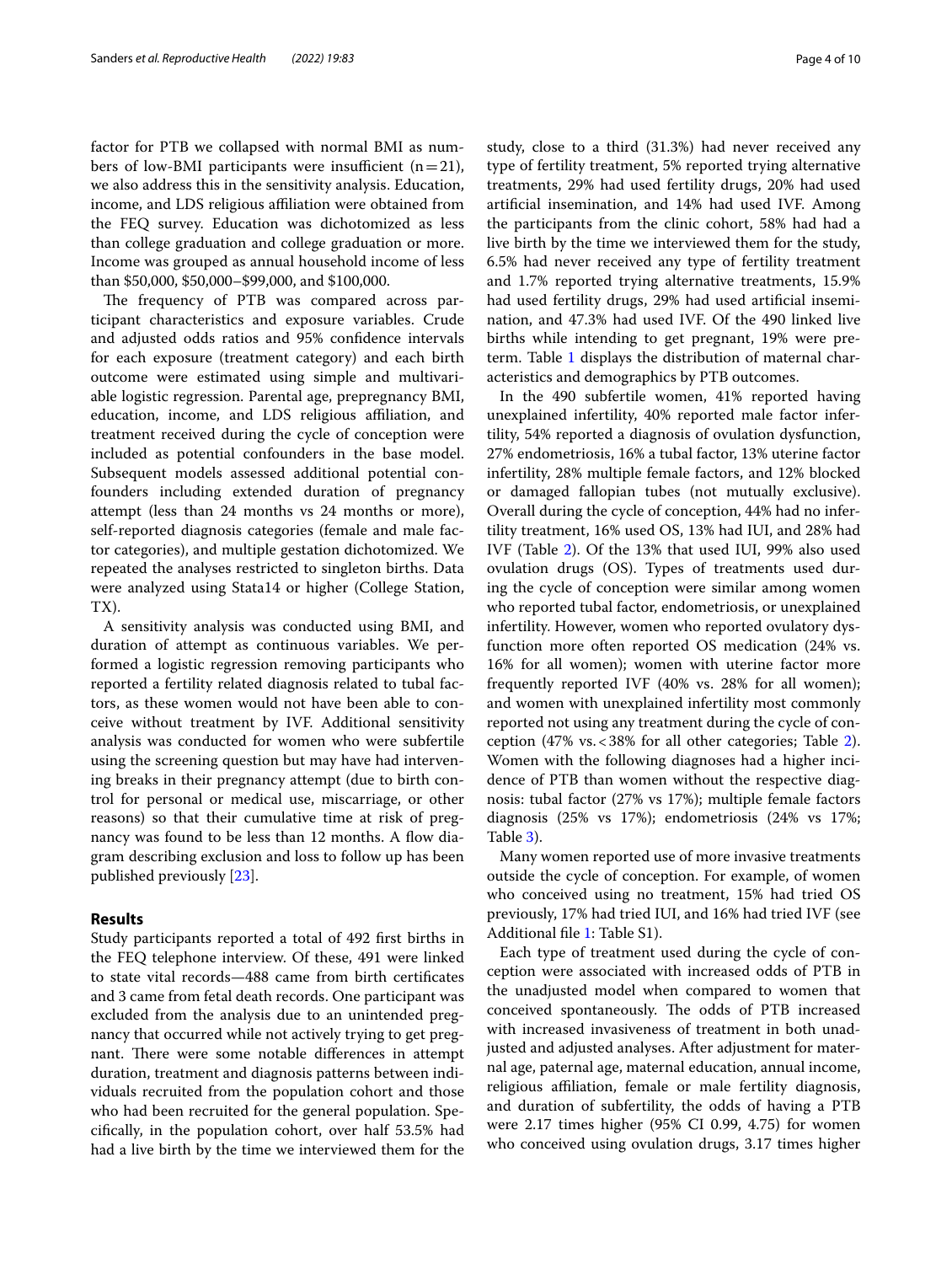# <span id="page-4-0"></span>**Table 1** Characteristics of women by preterm birth (<37 weeks gestational age)

|                                  | Term (> 37 weeks) |       | Preterm $(37)$  |        | <b>Total</b>   |        | P value |  |
|----------------------------------|-------------------|-------|-----------------|--------|----------------|--------|---------|--|
|                                  | N                 | Row%  | N               | Row%   | N              | Col%   |         |  |
| Maternal age at delivery         |                   |       |                 |        |                |        |         |  |
| $\leq 30$                        | 290               | 81.7% | 65              | 18.3%  | 355            | 72.4%  | 0.669   |  |
| $31 +$                           | 108               | 80.0% | 27              | 20.0%  | 135            | 27.6%  |         |  |
| Paternal age at delivery         |                   |       |                 |        |                |        |         |  |
| $\leq 30$                        | 239               | 83.0% | 49              | 17.0%  | 288            | 58.9%  | 0.223   |  |
| $31 +$                           | 158               | 78.6% | 43              | 21.4%  | 201            | 41.1%  |         |  |
| BMI category (pre-pregnancy)     |                   |       |                 |        |                |        |         |  |
| Underweight/Normal               | 184               | 76.0% | 58              | 24.0%  | 242            | 55.1%  | 0.148   |  |
| Overweight/Obese                 | 161               | 81.7% | 36              | 18.3%  | 197            | 4.9%   |         |  |
| Income (at interview)            |                   |       |                 |        |                |        |         |  |
| Less than \$50,000               | 110               | 81.5% | 25              | 18.5%  | 135            | 28.7%  | 0.938   |  |
| 50,000-\$99,999                  | 213               | 80.1% | 53              | 19.9%  | 266            | 56.6%  |         |  |
| Over \$100,000                   | 56                | 81.2% | 13              | 18.8%  | 69             | 14.7%  |         |  |
| Education level (at interview)   |                   |       |                 |        |                |        |         |  |
| Less than college grad           | 127               | 77.4% | 37              | 22.6%  | 164            | 33.6%  | 0.136   |  |
| College grad or more             | 269               | 83.0% | 55              | 17.0%  | 324            | 66.4%  |         |  |
| Race/Ethnicity                   |                   |       |                 |        |                |        |         |  |
| White, non-Hispanic              | 381               | 80.9% | 90              | 19.1%  | 471            | 96.1%  | 0.348   |  |
| Hispanic, other non-White        | 17                | 89.5% | $\overline{2}$  | 10.5%  | 19             | 3.9%   |         |  |
| Religion                         |                   |       |                 |        |                |        |         |  |
| Non-LDS                          | 84                | 78.5% | 23              | 21.5%  | 107            | 21.8%  | 0.415   |  |
| Latter-day Saint                 | 314               | 82.0% | 69              | 18.0%  | 383            | 78.2%  |         |  |
| Attempt duration to conception   |                   |       |                 |        |                |        |         |  |
| $<$ 12 months                    | 69                | 81.2% | 16              | 18.8%  | 85             | 17.4%  | 0.771   |  |
| $12$ to $<$ 24                   | 100               | 81.3% | 23              | 18.7%  | 123            | 25.2%  |         |  |
| $24$ to $<$ 36                   | 73                | 85.9% | 12              | 14.1%  | 85             | 17.4%  |         |  |
| $36$ to $< 48$                   | 58                | 79.5% | 15              | 20.5%  | 73             | 14.9%  |         |  |
| $48+$                            | 97                | 78.9% | 26              | 21.1%  | 123            | 25.2%  |         |  |
| Recruitment cohort               |                   |       |                 |        |                |        |         |  |
| Clinic                           | 203               | 76.3% | 63              | 23.7%  | 266            | 54.3%  | 0.002   |  |
| Population                       | 195               | 87.1% | 29              | 12.9%  | 224            | 45.7%  |         |  |
| Baby sex                         |                   |       |                 |        |                |        |         |  |
| F                                | 188               | 79.0% | 50              | 21.0%  | 238            | 48.6%  | 0.219   |  |
| M                                | 210               | 83.3% | 42              | 16.7%  | 252            | 51.4%  |         |  |
| Multiplicity                     |                   |       |                 |        |                |        |         |  |
| Singleton                        | 374               | 90.8% | 38              | 9.2%   | 412            | 84.1%  | 0.000   |  |
| Twins                            | 24                | 33.8% | 47              | 66.2%  | 71             | 14.5%  |         |  |
| Triplets                         | $\mathbf 0$       | 0.0%  | $7\overline{ }$ | 100.0% | $\overline{7}$ | 1.4%   |         |  |
| Treatment in cycle of conception |                   |       |                 |        |                |        |         |  |
| None                             | 190               | 89.2% | 23              | 10.8%  | 214            | 43.5%  | 0.001   |  |
| Drugs                            | 61                | 79.2% | 16              | 20.8%  | 77             | 15.7%  |         |  |
| $ \bigcup $                      | 48                | 75.0% | 16              | 25.0%  | 64             | 13.1%  |         |  |
| IVF                              | 99                | 72.8% | 37              | 27.2%  | 136            | 27.8%  |         |  |
| Total                            | 398               | 81.2% | 92              | 18.8%  | 490            | 100.0% |         |  |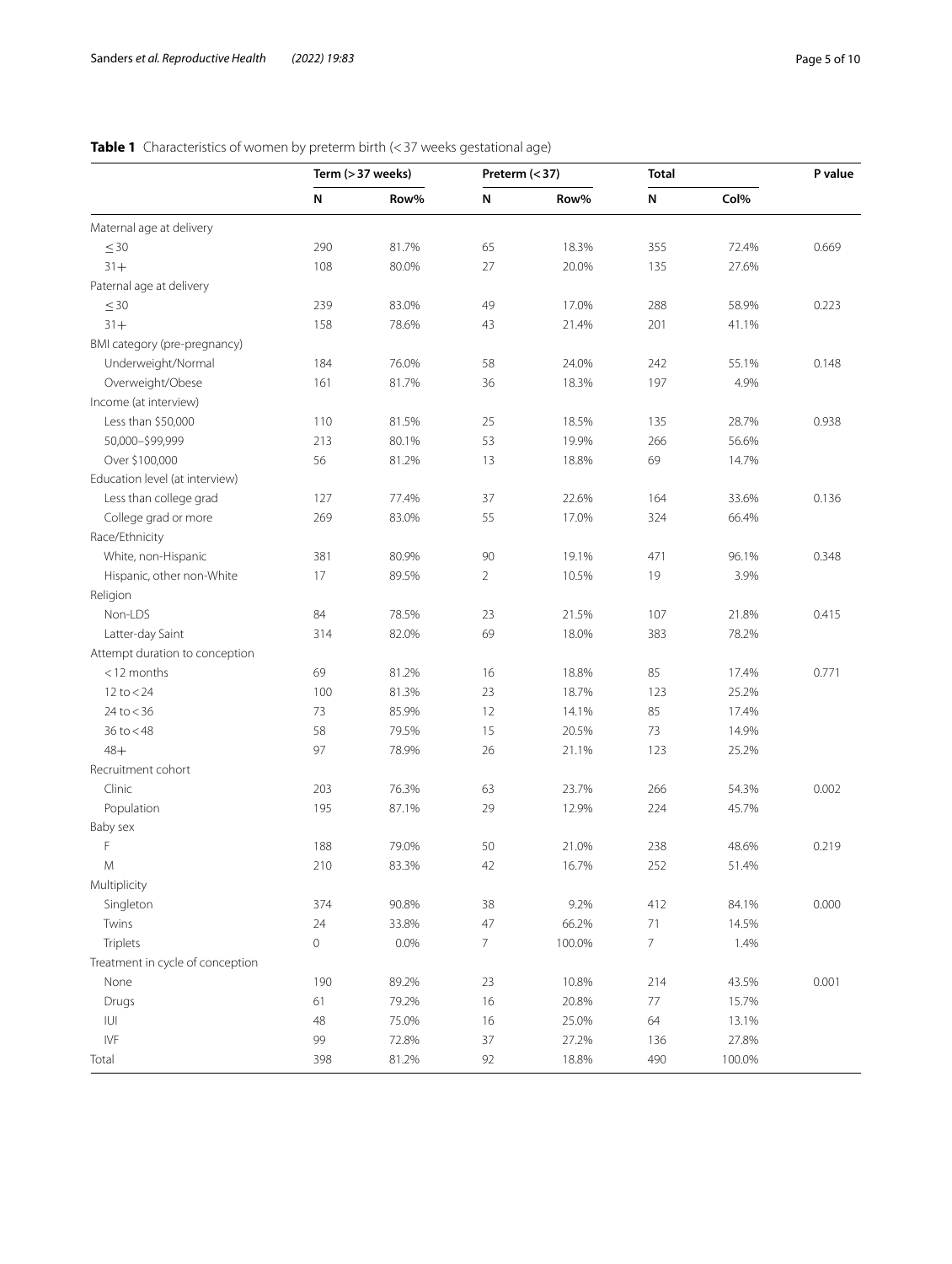|                          | None |       | <b>Drugs</b> |       | IUI* |       | <b>IVF</b> |       | <b>Total</b> |        | P value |
|--------------------------|------|-------|--------------|-------|------|-------|------------|-------|--------------|--------|---------|
|                          | N    | Row%  | N            | Row%  | N    | Row%  | N          | Row%  | N            | Col%   |         |
| Tubal factor             | 29   | 37.2% | 14           | 17.9% | 9    | 11.5% | 26         | 33.3% | 78           | 15.9%  | 0.550   |
| <b>Fndometriosis</b>     | 49   | 37.4% | 18           | 13.7% | 19   | 14.5% | 45         | 34.4% | 131          | 26.7%  | 0.169   |
| Ovulation dysfunction    | 99   | 37.5% | 63           | 23.9% | 41   | 15.5% | 61         | 23.1% | 264          | 53.9%  | 0.000   |
| Uterine factor           | 20   | 30.8% | 7.           | 10.8% | 12   | 18.5% | 26         | 40.0% | 65           | 13.3%  | 0.022   |
| Male factor              | 60   | 30.8% | 21           | 10.8% | 27   | 13.8% | 87         | 44.6% | 195          | 39.8%  | 0.000   |
| Unexplained infertility  | 136  | 47.4% | 43           | 15.0% | 32   | 11.1% | 76         | 26.5% | 287          | 59.5%  | 0.176   |
| Multiple female factors  | 45   | 32.6% | 26           | 18.8% | 25   | 18.1% | 42         | 30.4% | 138          | 28.2%  | 0.014   |
| Multiple female and male | 43   | 33.1% | 19           | 14.6% | 16   | 12.3% | 52         | 40.0% | 130          | 26.5%  | 0.002   |
| Total                    | 213  | 43.5% | 77           | 15.7% | 64   | 13.1% | 136        | 27.8% | 490          | 100.0% |         |

<span id="page-5-0"></span>**Table 2** Most invasive treatment during the conception cycle by infertility diagnosis ( $N = 490$ )

Women/couples may be in more than one category

\*99% of IUI cycles also had ovulation drugs

(95% CI 1.40, 7.19) for women who conceived using IUI and 4.24 times higher (95% CI 2.05, 8.77) for women who conceived by IVF, compared to women with subfertility who used no treatment during the month of conception. Duration of pregnancy attempt was not independently associated with PTB. A reported diagnosis of female factor infertility increased the adjusted odds of having a PTB was 2.99 times higher (95% CI 1.50, 5.97) compared to women who did not report any female factor infertility. In sensitivity analyses excluding women with tubal factor infertility, the odds of PTB were about the same for most invasive treatment during cycle of conception, and still signifcant (aOR 2.75, 95% CI 1.42, 5.31) for women with any female factor infertility. Only 6.6% of the births conceived without any treatment during the month of conception were twins, for OS this increased to 19% twins and 6% triplets, IUI births were 10.9% twins and 5% triplets, and IVF births were 30% twins and 2% triplets. Accordingly, when multiple gestation was added to the model, it had the highest association with PTB (aOR 28.0 95% CI 15.60, 68.60). Table [4](#page-7-0) details the results from the unadjusted and adjusted logistic regression models.

#### **Discussion**

When compared to subfertile women who did not use any fertility treatments during the cycle of conception, women who used any kind of fertility treatment were more signifcantly more likely to deliver preterm. As the invasiveness of treatment increased, so did both the incidence of multiple gestation and the incidence of PTB. Women who used OS to conceive were more than twice as likely to deliver preterm compared to women who used no treatment, while women who used IVF were about four times as likely. A large body of research has previously established this relationship for IVF, and some studies have also found it for IUI [\[11](#page-9-1), [19](#page-9-16), [22,](#page-9-10) [27,](#page-9-17) [28](#page-9-18)]. The level of invasiveness of treatment may have a direct impact on PTB and/or it may be a marker for level of severity of underlying subfertility  $[29, 30]$  $[29, 30]$  $[29, 30]$  $[29, 30]$  $[29, 30]$ . The association was very closely related to the incidence of multiple gestation, which is not a confounding factor for the relationship between treatment and PTB, but an intermediary in the pathway between treatment and outcome  $(PTB)$  [\[18](#page-9-7), [31](#page-9-21)]. Thus, this research is consistent with a large body of research showing that the predominant factor linking PTB to fertility treatment is multiple gestation [[32,](#page-9-22) [33](#page-9-23)]. However, recent population-based research has indicated an association of IVF with PTB among singletons [[12](#page-9-11), [34–](#page-9-24)[36\]](#page-9-25). Of additional note, this risk of PTB across the subfertile cohort, including the subfertile controls was markedly higher than population rates of PTB. This points to a relationship between the underlying etiology as well as medical interventions as risk factors for PTB. Our study did not have sufficient sample size to detect a smaller impact among singletons. However, we did fnd an independent association between female factor infertility etiology and PTB.

Few studies have compared birth outcomes of subfertile women conceiving with fertility treatments with subfertile women who conceive spontaneously [\[12](#page-9-11)]. Our population-based sampling captured subfertile women who never sought treatment, or who only had treatment outside of specialty fertility clinics, allowing for a much more population-relevant perspective of the impact of fertility treatment  $[23]$  $[23]$ . The use of an untreated subfertile population as the referent category for a variety of treatment exposures is a strength of this study and may present a treatment efect magnitude that at least partially controls for misclassifcation of fertility related diagnosis and undiagnosed subfertility pathology.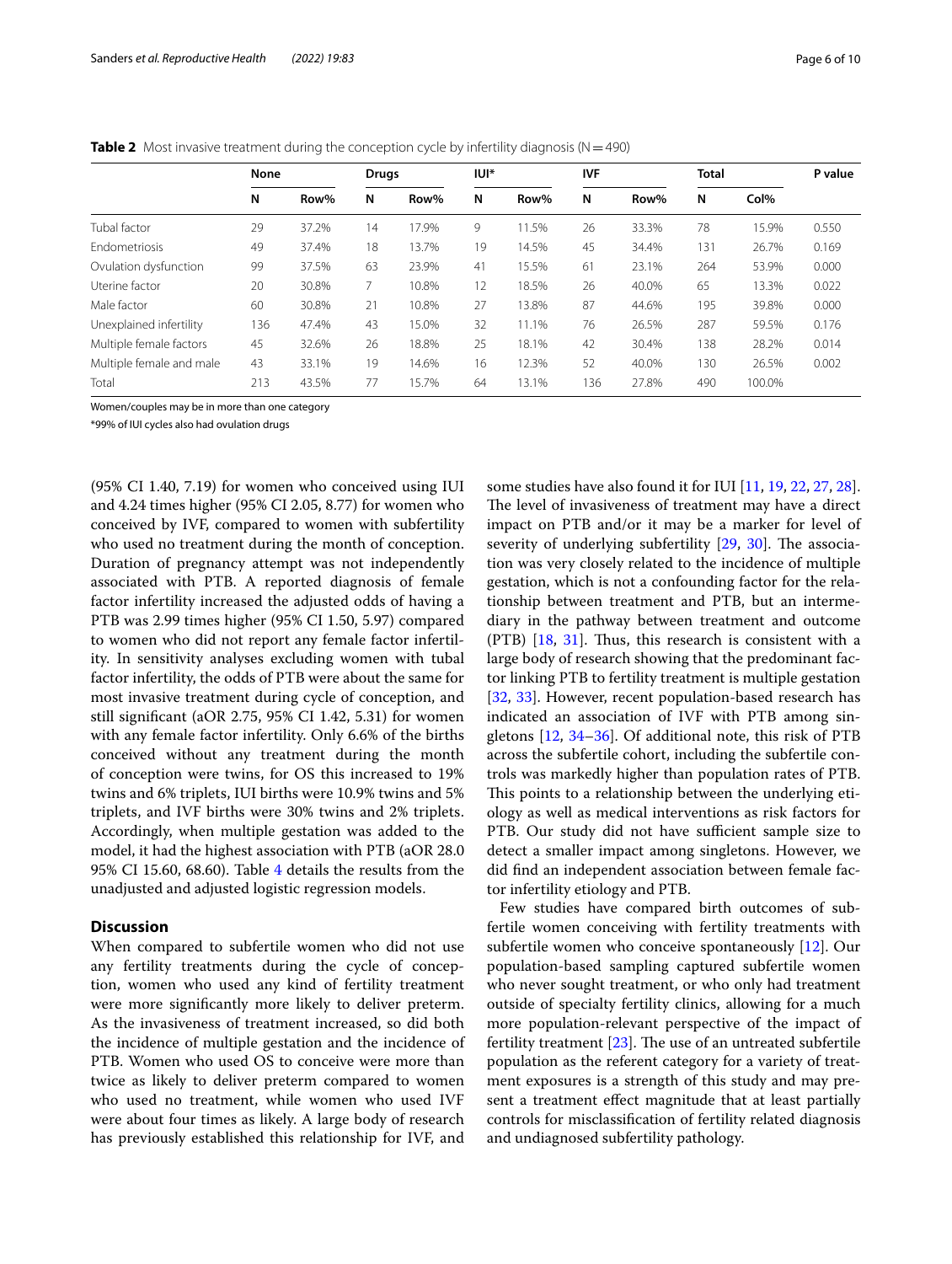#### <span id="page-6-0"></span>**Table 3** Birth outcomes by infertility diagnosis ( $N = 490$ )

|                                  | <b>Term</b> |       | Preterm |       | <b>Total</b> |        | P value <sup>*</sup> |  |
|----------------------------------|-------------|-------|---------|-------|--------------|--------|----------------------|--|
|                                  | N           | Row%  | N       | Row%  | N            | Col%   |                      |  |
| Tubal factor                     |             |       |         |       |              |        |                      |  |
| <b>No</b>                        | 341         | 82.8% | 71      | 17.2% | 412          | 84.1%  | 0.044                |  |
| Yes                              | 57          | 73.1% | 21      | 26.9% | 78           | 15.9%  |                      |  |
| Endometriosis                    |             |       |         |       |              |        |                      |  |
| No                               | 299         | 83.3% | 60      | 16.7% | 359          | 73.3%  | 0.053                |  |
| Yes                              | 99          | 75.6% | 32      | 24.4% | 131          | 26.7%  |                      |  |
| Ovulation dysfunction            |             |       |         |       |              |        |                      |  |
| No                               | 190         | 84.1% | 36      | 15.9% | 226          | 46.1%  | 0.135                |  |
| Yes                              | 208         | 78.8% | 56      | 21.2% | 264          | 53.9%  |                      |  |
| Uterine factor                   |             |       |         |       |              |        |                      |  |
| No                               | 347         | 81.6% | 78      | 18.4% | 425          | 86.7%  | 0.540                |  |
| Yes                              | 51          | 78.5% | 14      | 21.5% | 65           | 13.3%  |                      |  |
| Male factor                      |             |       |         |       |              |        |                      |  |
| No                               | 243         | 82.4% | 52      | 17.6% | 295          | 60.2%  | 0.423                |  |
| Yes                              | 155         | 79.5% | 40      | 20.5% | 195          | 39.8%  |                      |  |
| Unexplained infertility          |             |       |         |       |              |        |                      |  |
| No                               | 235         | 81.9% | 52      | 18.1% | 287          | 59.5%  | 0.604                |  |
| Yes                              | 156         | 80.0% | 39      | 20.0% | 195          | 40.5%  |                      |  |
| Multiple female factors          |             |       |         |       |              |        |                      |  |
| No                               | 294         | 83.5% | 58      | 16.5% | 352          | 71.8%  | 0.037                |  |
| Yes                              | 104         | 75.4% | 34      | 24.6% | 138          | 28.2%  |                      |  |
| Multiple female and male factors |             |       |         |       |              |        |                      |  |
| No                               | 299         | 83.1% | 61      | 16.9% | 360          | 73.5%  | 0.084                |  |
| Yes                              | 99          | 76.2% | 31      | 23.8% | 130          | 26.5%  |                      |  |
| Total                            | 398         | 81.2% | 92      | 18.8% | 490          | 100.0% |                      |  |

 $*_{\text{X}}$ <sup>2</sup> comparing to women who were not told or suspect diagnosis

∙ Diagnostic categories—SART CORS classifcation

– Tubal factor—pelvic adhesion or scarring, blocked or damaged fallopian tubes

– Endometriosis

– Ovulation dysfunction—low progesterone, low estrogen, not ovulating, abnormal ovulation, lutenized unruptured follicule (LUF), Luteal Phase Defect (LUD), PCOS

– Uterine factor—hostile or limited cervical mucus, fbroids in the uterus, polyps in the uterus,

– Male factor

– Unknown infertility—unexplained subfertility

– Multiple female factors—more than one of the following diagnosis Tubal, Endometriosis, Ovulation dysfunction, or Uterine

– Female and male factor—male factor plus at least one female factor

We validated our questionnaire for the woman's report of treatment [[24](#page-9-13)]; other research in the United States has also found high correlation between women's selfreported treatment and that found in medical records [ $37$ ]. The validity of self-reported fertility diagnosis is less certain, but at least some types of diagnoses have been found to be reported accurately in questionnaires by educated women [\[38,](#page-9-27) [39](#page-9-28)]. We sought to minimize problems with recall for treatment by the multimode, two stage questionnaire [\[24](#page-9-13)].

Generalizability of fndings may also be limited by the geographic location with a relatively homogenous racial

and ethnic population, and a relatively lower prevalence of smoking, alcohol, and drug use. However, this population may also for a more direct effect of the effect of treatment to be evaluated, as Utah was noted to have the highest proportion of women giving birth from fertility treatments of 38 states examined from birth certifcate data (about 5% of births across all types of medical treatment)  $[40]$  $[40]$ . Additionally, there are some limitations in the accuracy of gestational age from birth certifcates, but these clinically relevant estimates are typically confrmed with early ultrasound [[41\]](#page-9-30). We did not distinguish between spontaneous labor or iatrogenic labor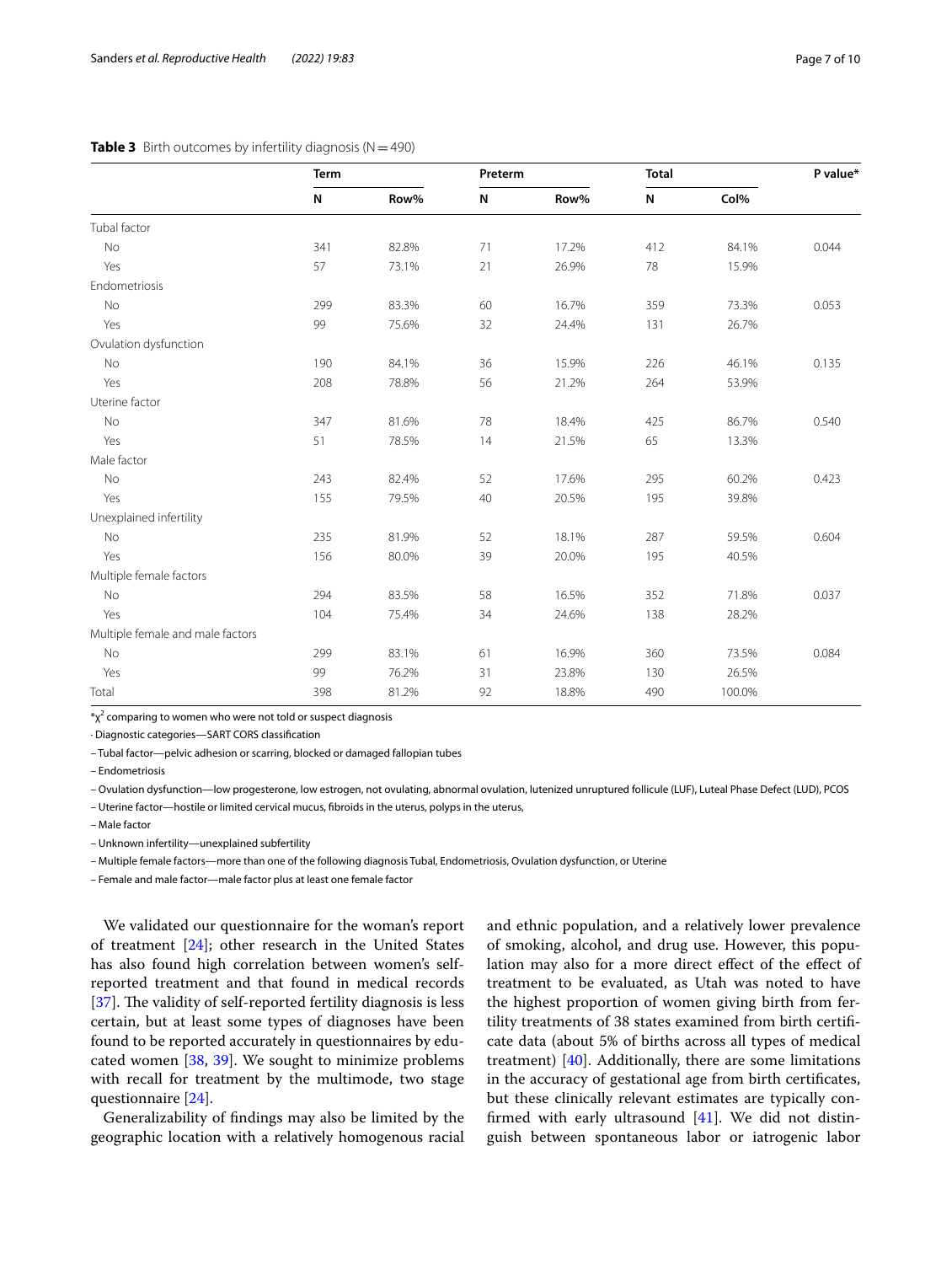|                                              | Unadjusted OR [95% CI] | Adjusted OR [95% CI] | Adjusted OR, with adjustment<br>for multiple gestation [95% CI] |
|----------------------------------------------|------------------------|----------------------|-----------------------------------------------------------------|
| Most invasive treatment used during cycle of |                        |                      |                                                                 |
| conception                                   |                        |                      |                                                                 |
| None                                         | Reference              | Reference            | Reference                                                       |
| Drugs                                        | 2.17 (1.08, 4.36)      | 2.17 (0.99, 4.75)    | 1.34 (0.52, 3.45)                                               |
| IUI                                          | 2.75 (1.35, 5.61)      | 3.17(1.4, 7.19)      | 2.16 (0.82, 5.69)                                               |
| <b>IVF</b>                                   | 3.09 (1.74, 5.48)      | 4.24 (2.05, 8.77)    | 1.46 (0.59, 3.58)                                               |
| Etiology                                     |                        |                      |                                                                 |
| No female factor                             |                        | Reference            | Reference                                                       |
| Any female factor                            |                        | 2.99 (1.5, 5.97)     | 3.00 (1.32, 6.79)                                               |
| No male factor                               |                        | Reference            | Reference                                                       |
| Any male factor                              |                        | 1.01 (0.58, 1.76)    | 0.99(0.51, 1.95)                                                |
| Multiple gestation                           |                        |                      |                                                                 |
| Singleton                                    |                        |                      | Reference                                                       |
| Multiple                                     |                        |                      | 27.91 (13.25, 58.79)                                            |
| Maternal age at delivery                     |                        |                      |                                                                 |
| $\leq 30$                                    |                        | Reference            | Reference                                                       |
| $31 +$                                       |                        | 1.03 (0.5, 2.09)     | 0.91 (0.38, 2.19)                                               |
| Paternal age at delivery                     |                        |                      |                                                                 |
| $\leq 30$                                    |                        | Reference            | Reference                                                       |
| $31 +$                                       |                        | 1.54(0.8, 2.97)      | 1.42 (0.64, 3.13)                                               |
| BMI category (at delivery)                   |                        |                      |                                                                 |
| Underweight/Normal                           |                        | Reference            | Reference                                                       |
| Overweight/Obese                             |                        | 0.9(0.52, 1.55)      | 1.19(0.61, 2.33)                                                |
| Income                                       |                        |                      |                                                                 |
| Less than \$50,000                           |                        | Reference            | Reference                                                       |
| 50,000-\$99,999                              |                        | 1.13(0.6, 2.14)      | 0.81 (0.38, 1.72)                                               |
| Over \$100,000                               |                        | $0.71$ (0.28, 1.84)  | 0.85(0.27, 2.73)                                                |
| Education level                              |                        |                      |                                                                 |
| Less than college grad                       |                        | Reference            | Reference                                                       |
| College grad or more                         |                        | 0.7(0.4, 1.23)       | 0.84(0.42, 1.67)                                                |
| Religion                                     |                        |                      |                                                                 |
| Non-LDS                                      |                        | Reference            | Reference                                                       |
| Latter-day Saint                             |                        | 0.87(0.45, 1.67)     | 0.73(0.32, 1.66)                                                |
| Attempt duration ending in conception        |                        |                      |                                                                 |
| < 24                                         |                        | Reference            | Reference                                                       |
| $\geq$ 24                                    |                        | 0.59 (0.33, 1.06)    | 0.66 (0.33, 1.34)                                               |

#### <span id="page-7-0"></span>**Table 4** Unadjusted and adjusted odds of preterm birth for most invasive treatment in the cycle of conception

for women delivering at less than 37 weeks' gestation: in future studies we recommend that this is taken into account [\[42](#page-9-31)].

PTB is a signifcant public health issue worldwide. In the United States, more than 11% of live born infant are born at gestational ages < 37 weeks. PTB contributes largely to infant and child morbidity and mortality [[43](#page-9-32), [44\]](#page-9-33). More than 26.2 billion dollars are spent in the United States each year on costs associated with PTB  $[25]$  $[25]$  $[25]$ . The findings from this analysis support the proposition that all medical fertility treatments contribute directly to the incidence of PTB, principally by increasing multiple births. Efforts should be made to reduce the incidence of multiple gestation from all fertility treatments, not just IVF [\[45](#page-9-34)[–47](#page-9-35)]. However, based on these and other data, we cannot exclude the possibility that even if all multiple gestations are eliminated, there may remain some risk for preterm birth among singletons  $[12]$  $[12]$  $[12]$ . Thus, we support the need for more rigorous population surveillance on the use of all fertility treatments, not just IVF [[48\]](#page-9-36). While treatment patterns may have changed since data collection, the fndings remain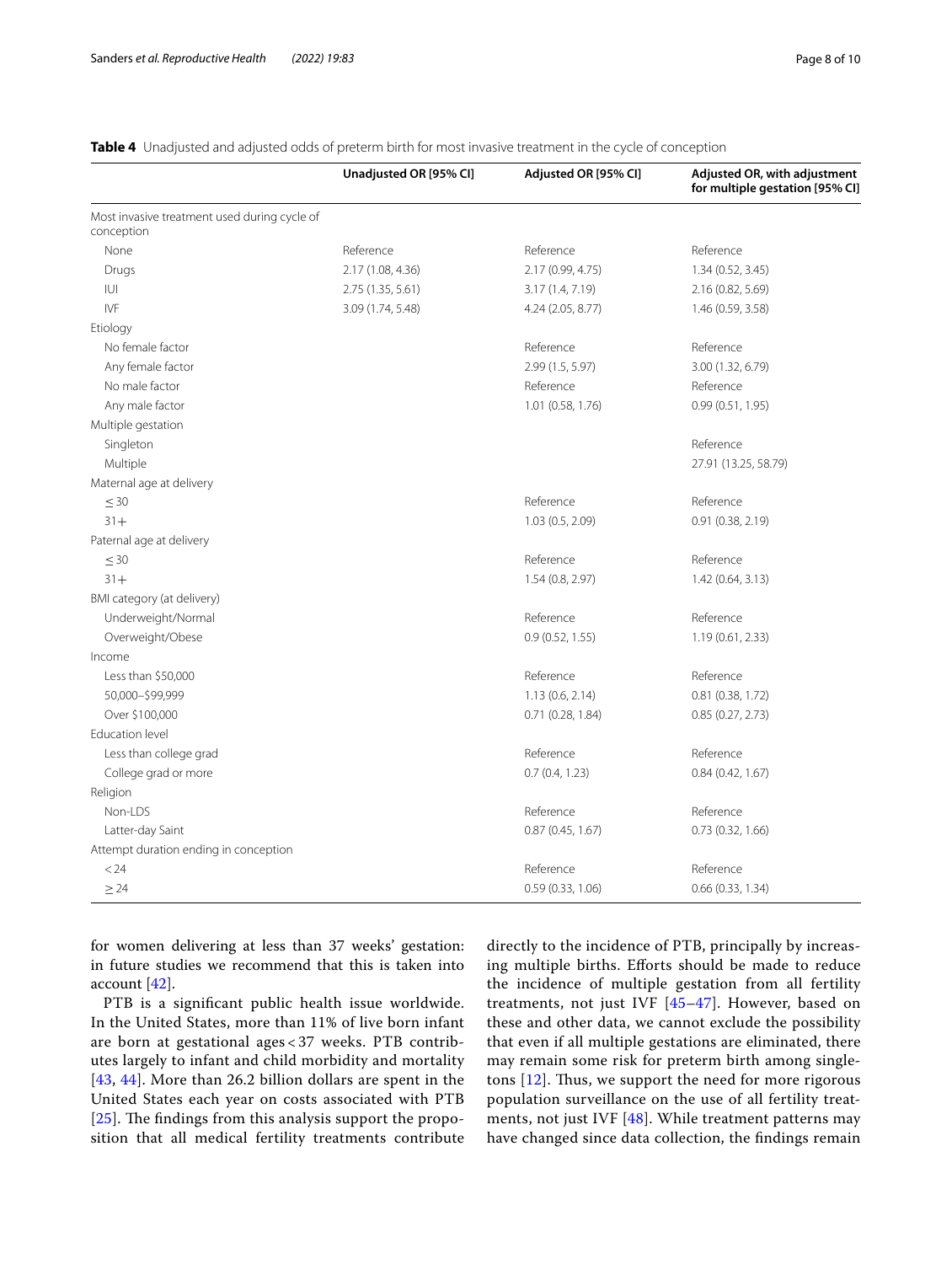relevant to current practices and support additional investigation of ways fertility interventions are driving current PTB rates.

We suggest that individuals who are experiencing difficulty conceiving should consider frst the opportunity for conception with less invasive treatments or no treatment. Although the time to conception may be longer, the potential for improved optimal birth outcomes should be weighed strongly against the desire to conceive faster. Additional research needs to be conducted to assess time to live birth in subfertile populations using a variety of fertility treatments  $[49]$ . The risk of PTB after conception using OS or IUI is increased on an even greater magnitude to smoking, yet clinicians and patients may pay less attention to the risk of treatment [[50,](#page-9-38) [51](#page-9-39)].

### **Conclusions**

Our findings support efforts to encourage women to give an adequate trial of the least invasive fertility treatment that may work for them, and to modify the practice of all fertility treatments to minimize incidence of multiple gestation. Future research should consider interventions that may prevent preterm birth among these higher risk populations of subfertile women, regardless of type of treatment received.

#### **Abbreviations**

IUI: Intrauterine insemination; PTB: Preterm birth; CI: Confdence intervals; IVF: In vitro fertilization; OS: Ovulation stimulation; ICSI: Intracytoplasmic sperm injection; LBW: Low birthweight; SART: Society of Assisted Reproductive Technology; FES: Fertility Experiences Study; UPDB: Utah Population Database; FEQ: Fertility Experiences Questionnaire; IRB: Institutional Review Board; SARTCORS: Society for Assisted Reproductive Technology Clinical Outcomes Reporting System; BMI: Body Mass Index; LDS: Church of Jesus Christ of Latter-day Saints; aOR: Adjusted odds ratio.

#### **Supplementary Information**

The online version contains supplementary material available at [https://doi.](https://doi.org/10.1186/s12978-022-01363-4) [org/10.1186/s12978-022-01363-4](https://doi.org/10.1186/s12978-022-01363-4).

<span id="page-8-6"></span>**Additional fle 1: Table S1.** Most invasive treatment used during the month of conception and ever used.

#### **Acknowledgements**

We acknowledge the Utah Population Database (UPDB), and support of the Huntsman Cancer Institute for data sets within UPDB. The content of represents work conducted as part of JNS's PhD dissertation which was submitted to the University of Utah Thesis office and has not been published elsewhere.

#### **Authors' contributions**

JNS managed the FES study, collected data, and lead the analysis and the writing of the manuscript. JBS was the PI of the study, obtained funding and oversaw all aspects of study, data collection, interpretation and write-up. KS oversaw the data linkage of FES with the Utah Population Database. All authors (JNS, JBS, CP, SES, AOH, KS) contributed to the study design, interpretation of fndings and signifcant contributions to the manuscript. All authors read and approved the fnal manuscript.

#### **Funding**

This work was funded in part by the *Eunice Kennedy Shriver* National Institute of Child Health and Human Development, R21-HD060213-01A1. JNS receives support from the AHRQ Mentored Research Scientist Research Career Development Award (K01) via Award Number K01HS027220.

#### **Availability of data and materials**

Data used for this analysis is available from the corresponding author on reasonable request.

#### **Declarations**

#### **Ethics approval and consent to participate**

The University of Utah Institutional Review Board approved this study; participants provided informed consent online prior to completing the initial questionnaire. University of Utah IRB #27783.

#### **Consent for publication**

Not applicable.

#### **Competing interests**

The authors declare that they have no competing interests.

#### **Author details**

<sup>1</sup> Department of Obstetrics and Gynecology, University of Utah, S30 N 1900 E, Rm 2B200, Salt Lake City, UT 84132, USA. <sup>2</sup> Department of Family and Preventive Medicine, University of Utah School of Medicine, 375 Chipeta Way Ste A., Salt Lake City, UT 84108, USA.<sup>3</sup> University of Utah College of Nursing, 10 South 2000 East, Salt Lake City, UT 84112, USA. <sup>4</sup>University of Utah Pedigree and Population Resource (Utah Population Database), Population Sciences, Huntsman Cancer Institute, 2000 Circle of Hope, Salt Lake City, UT 84112, USA.

# Received: 2 February 2021 Accepted: 19 February 2022

#### **References**

- <span id="page-8-0"></span>Thoma ME, McLain AC, Louis JF, King RB, Trumble AC, Sundaram R, et al. Prevalence of infertility in the United States as estimated by the current duration approach and a traditional constructed approach. Fertil Steril. 2013;99(5):1324-31 e1.
- 2. Maconochie N, Doyle P, Prior S. The National Women's Health Study: assembly and description of a population-based reproductive cohort. BMC Public Health. 2004;4:35.
- 3. Keiding N, Kvist K, Hartvig H, Tvede M, Juul S. Estimating time to pregnancy from current durations in a cross-sectional sample. Biostatistics. 2002;3(4):565–78.
- 4. Gnoth C, Godehardt E, Frank-Herrmann P, Friol K, Tigges J, Freundl G. Defnition and prevalence of subfertility and infertility. Hum Reprod (Oxford, England). 2005;20(5):1144–7.
- <span id="page-8-1"></span>5. Boivin J, Bunting L, Collins JA, Nygren KG. International estimates of infertility prevalence and treatment-seeking: potential need and demand for infertility medical care. Hum Reprod (Oxford, England). 2007;22(6):1506–12.
- <span id="page-8-2"></span>6. Strauss JF, Barbieri RL. Yen and Jafe's reproductive endocrinology: physiology, pathophysiology, and clinical management. 6th ed. Philadelphia: Saunders/Elsevier; 2009. xv, 928 p.
- <span id="page-8-3"></span>7. Stanford JB, Parnell TA, Boyle PC. Outcomes from treatment of infertility with natural procreative technology in an Irish general practice. J Am Board Fam Med. 2008;21(5):375–84.
- <span id="page-8-4"></span>8. Practice Committee of the American Society for Reproductive Medicine. Efectiveness and treatment for unexplained infertility. Fertil Steril. 2006;86(5 Suppl 1):S111–4.
- <span id="page-8-5"></span>9. Reindollar RH, Regan MM, Neumann PJ, Levine BS, Thornton KL, Alper MM, et al. A randomized clinical trial to evaluate optimal treatment for unexplained infertility: the fast track and standard treatment (FASTT) trial. Fertil Steril. 2010;94(3):888–99.